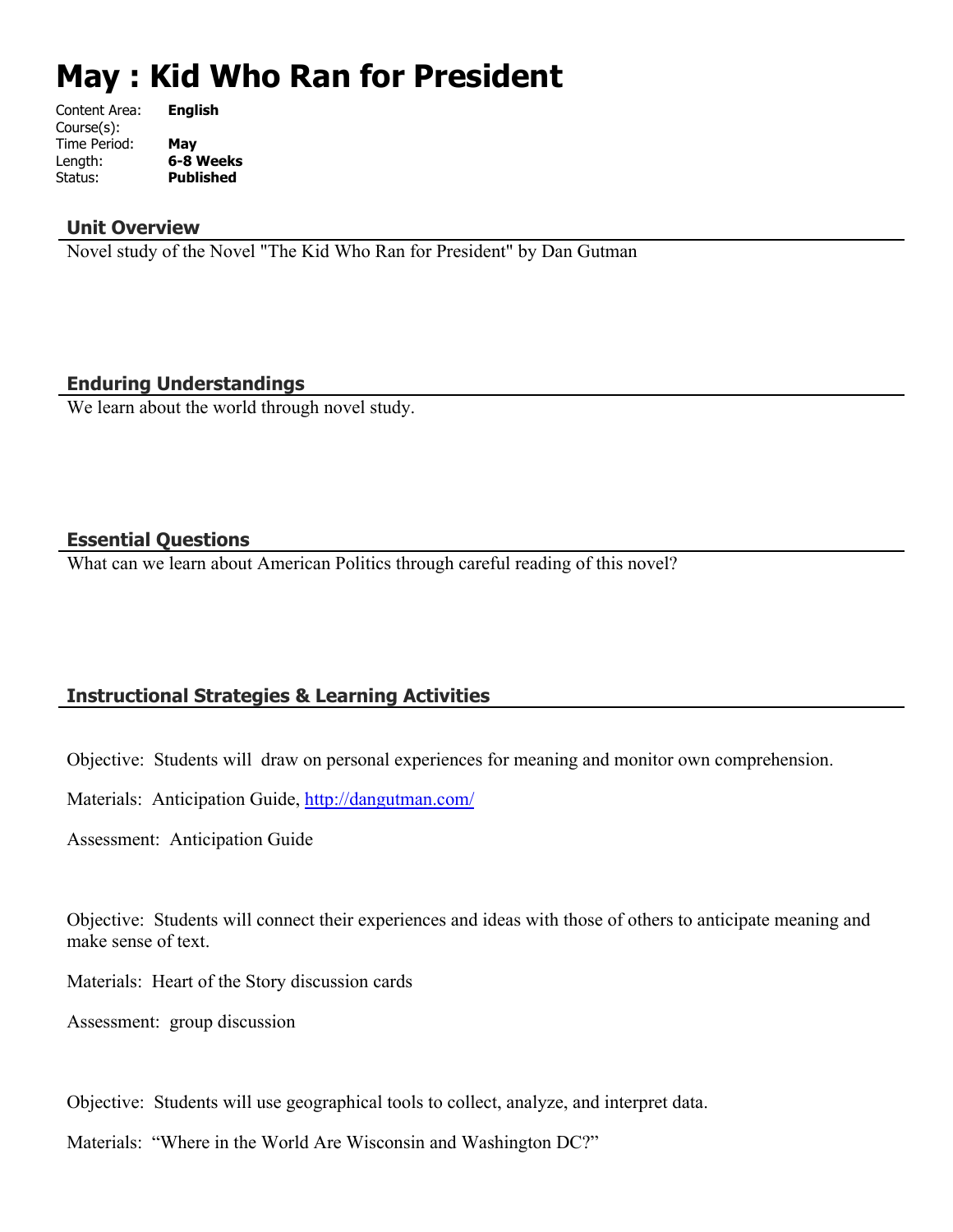Objective: Students will start a list of election facts/current events, preview vocabulary for chapters 1-3, and write a descriptive paragraph.

Materials: Reading journals

Assessment: Lists, definitions, essays

Objective: Students will read, recall information, and draw inferences for chapters 1-3.

Materials: Books, Comprehension Questions (Ch. 1-3), reading journals

Assessment: Comprehension question responses

Objective: Students will explore jokes and puns, their origins in homonyms, and word play. Preview vocabulary for chapters 4-6.

Materials: "Word Tag: Cracked Egg! Get the Yolk?", reading journals

Assessment: "Word Tag: Cracked Egg! Get the Yolk?"

Vocab definitions

Objective: Students will read, recall information, and draw inferences for chapters 4-6.

Materials: Books, Comprehension Questions (Ch. 4-6), reading journals

Assessment: Comprehension question responses

Objective: Students will write a poem about being President of the United States.

Materials: Copies of If I were in Charge of the World by Judith Viorst, If I Were President of the United States template

Assessment: Poems

Objective: Students will read, recall information, identify cause/effect relationships, and draw inferences for chapters 7-11.

Materials: Books, Comprehension Questions (Ch. 7-11), reading journals, "Cause and Effect"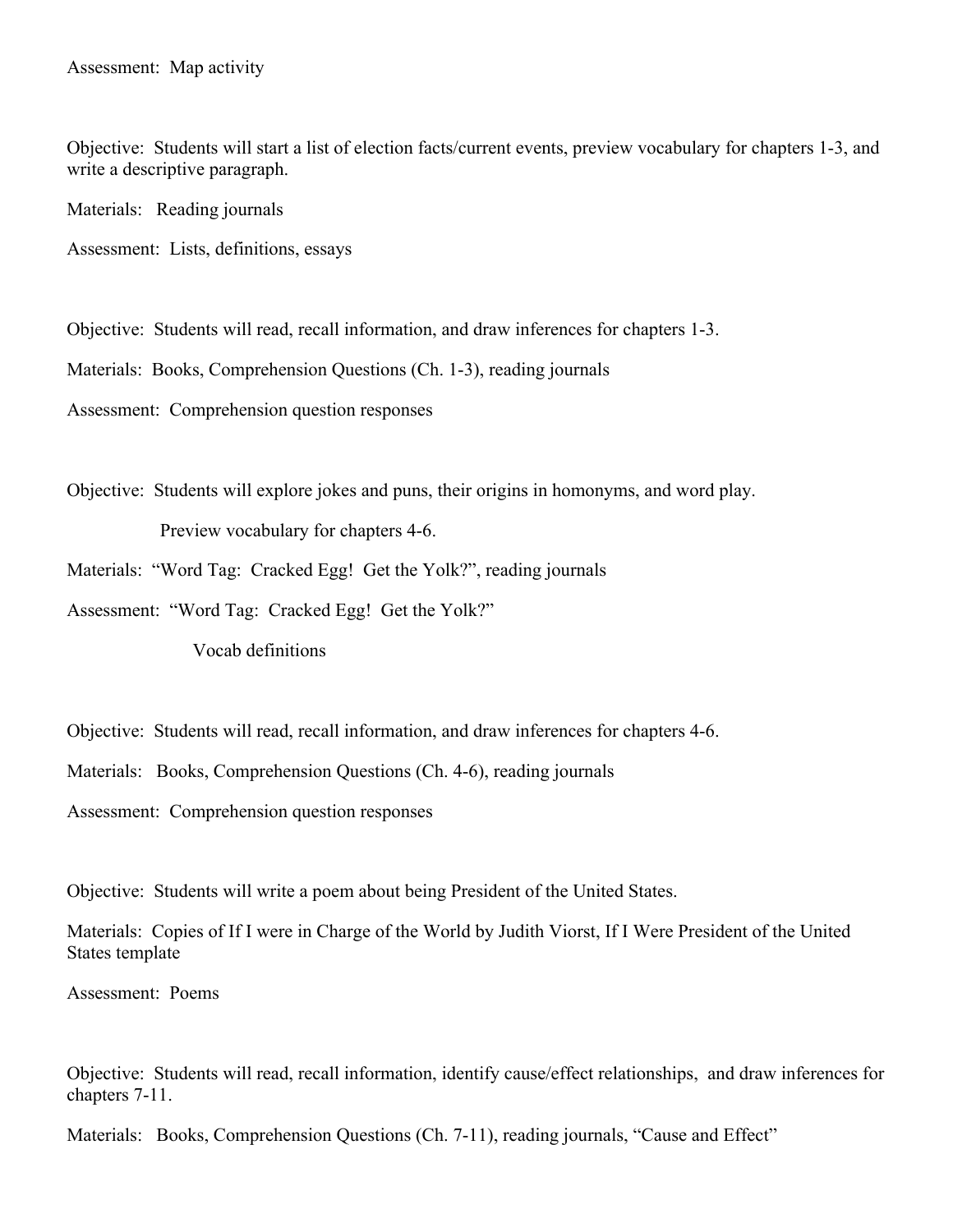Assessment: Comprehension question responses, "Cause and Effect"

Objective: Students will read, recall information, and draw inferences for chapters 12-18. Materials: Books, ComprActivities: -Preview vocab for the section Assessment: Comprehension question responses

Objective: Students will read, recall information, and draw inferences for chapters 19-26. Materials: Books, Comprehension Questions, reading journals Assessment: Comprehension question responses

Objective: Students will create a slide show project to explain how we elect a President of the United States. Materials: Computers, "Across the Presidency" Crossword Puzzle Assessment: Slide show rubric, "Across the Presidency" Crossword Puzzle

Objective: Students will write a review for the book The Kid Who Ran for President

Materials: Books

Assessment: Book Review

Objective: Students will demonstrate their knowledge of the book The Kid Who Ran for President.

Materials: Test

Assessment: Test results

# **Integration of Career Readiness, Life Literacies and Key Skills**

Students will learn about professional politics as a career possibility.

TECH.9.4.5.DC.4 Model safe, legal, and ethical behavior when using online or offline technology (e.g., 8.1.5.NI.2).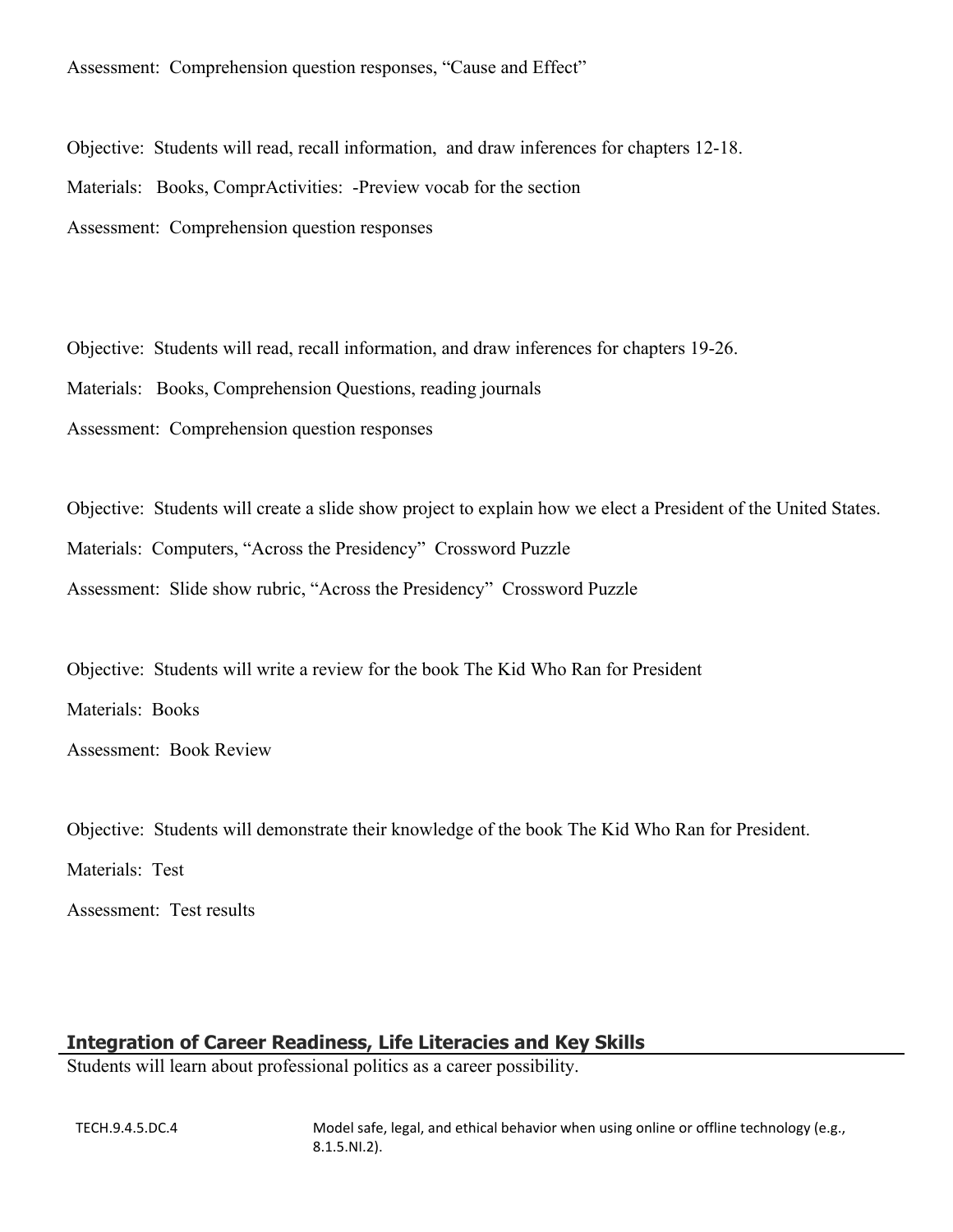| TECH.9.4.5.CT.4      | Apply critical thinking and problem-solving strategies to different types of problems such<br>as personal, academic, community and global (e.g., 6.1.5. Civics CM.3).                             |
|----------------------|---------------------------------------------------------------------------------------------------------------------------------------------------------------------------------------------------|
| TECH.9.4.5.GCA.1     | Analyze how culture shapes individual and community perspectives and points of view<br>(e.g., 1.1.5.C2a, RL.5.9, 6.1.5. HistoryCC.8).                                                             |
|                      | Curiosity and a willingness to try new ideas (intellectual risk-taking) contributes to the<br>development of creativity and innovation skills.                                                    |
| <b>WRK.9.2.5.CAP</b> | <b>Career Awareness and Planning</b>                                                                                                                                                              |
|                      | The ability to solve problems effectively begins with gathering data, seeking resources,<br>and applying critical thinking skills.                                                                |
| WRK.9.2.5.CAP.1      | Evaluate personal likes and dislikes and identify careers that might be suited to personal<br>likes.                                                                                              |
| TECH.9.4.5.Cl.3      | Participate in a brainstorming session with individuals with diverse perspectives to expand<br>one's thinking about a topic of curiosity (e.g., 8.2.5.ED.2, 1.5.5.CR1a).                          |
| WRK.9.2.5.CAP.2      | Identify how you might like to earn an income.                                                                                                                                                    |
|                      | Digital identities must be managed in order to create a positive digital footprint.                                                                                                               |
|                      | An individual's passions, aptitude and skills can affect his/her employment and earning<br>potential.                                                                                             |
| WRK.9.2.5.CAP.3      | Identify qualifications needed to pursue traditional and non-traditional careers and<br>occupations.                                                                                              |
|                      | Culture and geography can shape an individual's experiences and perspectives.                                                                                                                     |
|                      | Collaboration with individuals with diverse perspectives can result in new ways of thinking<br>and/or innovative solutions.                                                                       |
| WRK.9.2.5.CAP.4      | Explain the reasons why some jobs and careers require specific training, skills, and<br>certification (e.g., life guards, child care, medicine, education) and examples of these<br>requirements. |

# **Technology and Design Integration**

Computing devices may be connected to other devices to form a system as a way to extend their capabilities. CS.3-5.8.1.5.CS.3 Identify potential solutions for simple hardware and software problems using common troubleshooting strategies.

## **Interdisciplinary Connections**

|                        | Through participation in the decision-making process, people can initiate change (e.g.,<br>voting, petitions, contacting elected officials).                                                            |
|------------------------|---------------------------------------------------------------------------------------------------------------------------------------------------------------------------------------------------------|
| SOC.6.1.5. Civics PI.7 | Explain how national and state governments share power in the federal system of<br>government.                                                                                                          |
| SOC.6.1.5. Civics PI.3 | Explain how the United States functions as a representative democracy and describe the<br>roles of elected representatives and how they interact with citizens at local, state, and<br>national levels. |
| SOC.6.1.5. Civics PI.8 | Describe how the United States Constitution defines and limits the power of government.                                                                                                                 |
| SOC.6.1.5. Civics PI.6 | Distinguish the roles and responsibilities of the three branches of the national<br>government.                                                                                                         |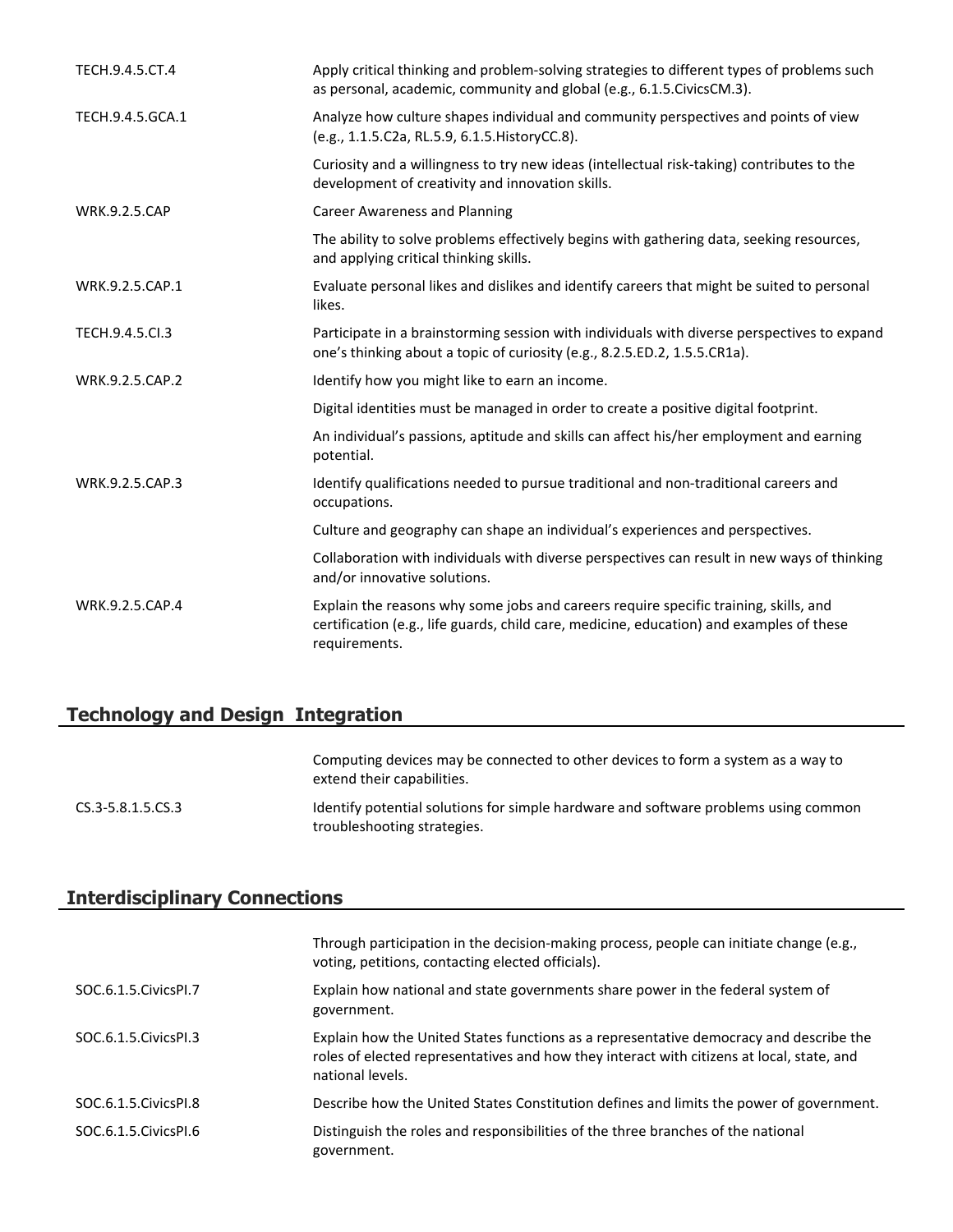Levels of government (i.e., local, state, and federal) have different powers and responsibilities.

### **Differentiation**

- Understand that gifted students, just like all students, come to school to learn and be challenged.
- Pre-assess your students. Find out their areas of strength as well as those areas you may need to address before students move on.
- Consider grouping gifted students together for at least part of the school day.
- Plan for differentiation. Consider pre-assessments, extension activities, and compacting the curriculum.
- Use phrases like "You've shown you don't need more practice" or "You need more practice" instead of words like "qualify" or "eligible" when referring to extension work.
- Encourage high-ability students to take on challenges. Because they're often used to getting good grades, gifted students may be risk averse.
- **Definitions of Differentiation Components**:
	- o Content the specific information that is to be taught in the lesson/unit/course of instruction.
	- o Process how the student will acquire the content information.
	- o Product how the student will demonstrate understanding of the content.
	- $\circ$  Learning Environment the environment where learning is taking place including physical location and/or student grouping

 **Differentiation occurring in this unit:**

Group discussions will be teacher driven to allow for higher order questioning.

#### **Modifications & Accommodations**

Refer to QSAC EXCEL SMALL SPED ACCOMMOCATIONS spreadsheet in this discipline.

#### **Modifications and Accommodations used in this unit:**

In class support

504 and IEP accommodations will be utilized.

Worksheets will be modified as needed.

#### **Benchmark Assessments**

**Benchmark Assessments** are given periodically (e.g., at the end of every quarter or as frequently as once per month) throughout a school year to establish baseline achievement data and measure progress toward a standard or set of academic standards and goals.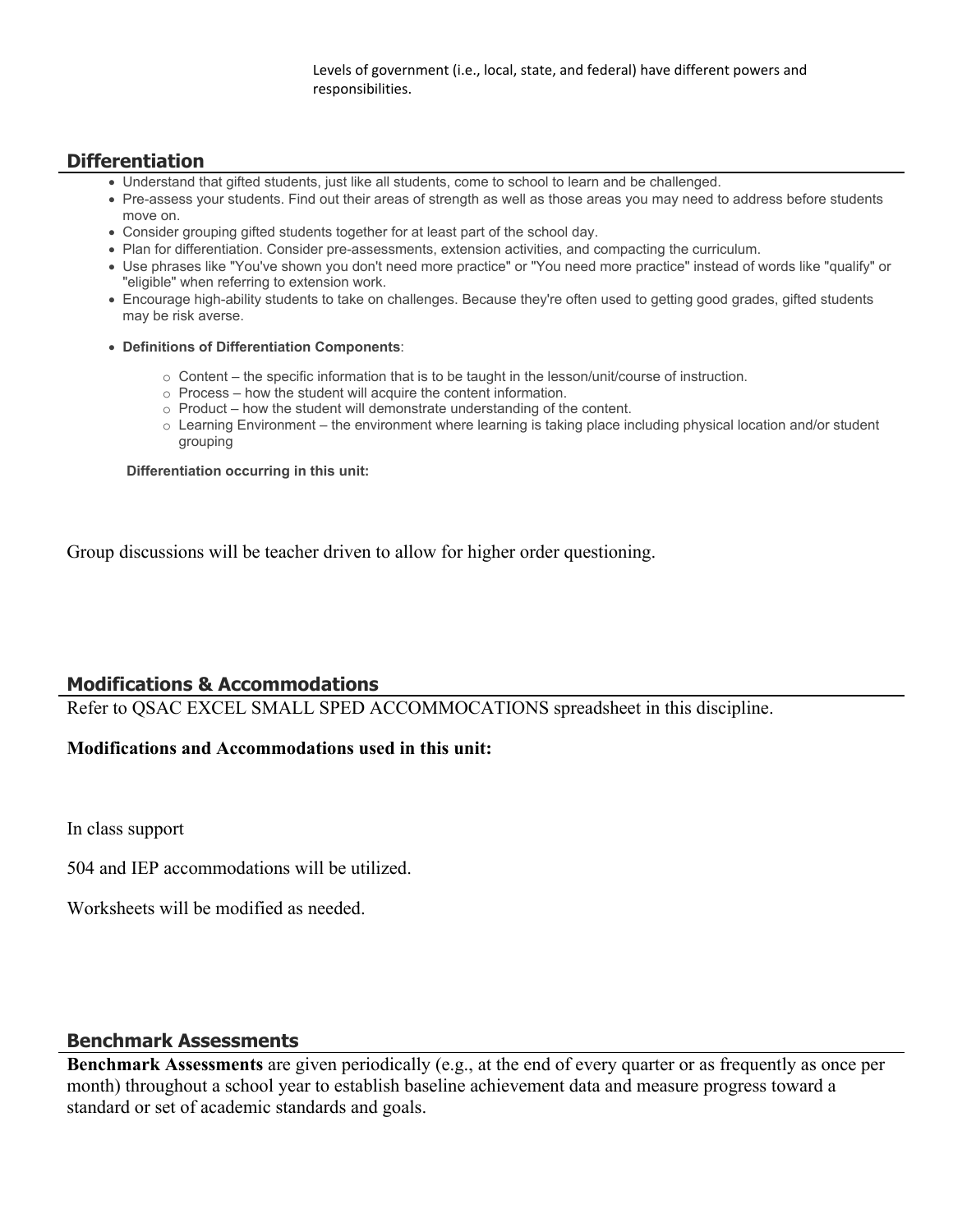## **Schoolwide Benchmark assessments:**

Aimsweb benchmarks 3X a year

Linkit Benchmarks 3X a year

DRA

## **Additional Benchmarks used in this unit:**

End of Unit Assessment

Comprehension Questions

Reflections and personal connections

Text to text connections

Linkit testing 3 times a year.

## **Formative Assessments**

Assessment allows both instructor and student to monitor progress towards achieving learning objectives, and can be approached in a variety of ways. **Formative assessment** refers to tools that identify misconceptions, struggles, and learning gaps along the way and assess how to close those gaps. It includes effective tools for helping to shape learning, and can even bolster students' abilities to take ownership of their learning when they understand that the goal is to improve learning, not apply final marks (Trumbull and Lash, 2013). It can include students assessing themselves, peers, or even the instructor, through writing, quizzes, conversation, and more. In short, formative assessment occurs throughout a class or course, and seeks to improve student achievement of learning objectives through approaches that can support specific student needs (Theal and Franklin, 2010, p. 151).

## **Formative Assessments used in this unit:**

See projects above.

## **Summative Assessments**

**Summative assessments** evaluate student learning, knowledge, proficiency, or success at the conclusion of an instructional period, like a unit, course, or program. Summative assessments are almost always formally graded and often heavily weighted (though they do not need to be). Summative assessment can be used to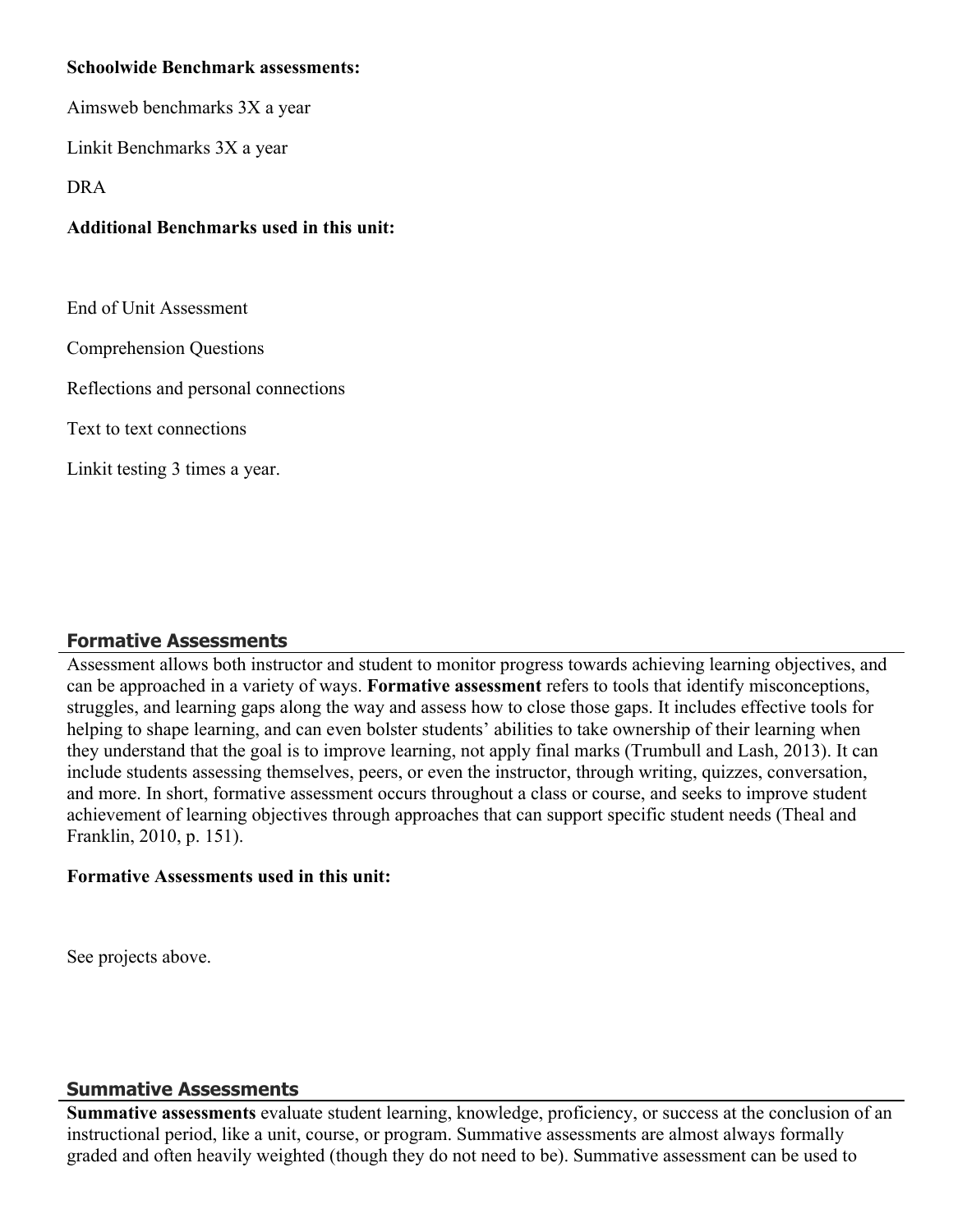great effect in conjunction and alignment with formative assessment, and instructors can consider a variety of ways to combine these approaches.

## **Summative assessments for this unit:**

See projects above.

# **Instructional Materials**

See materials needed in lesson plans.

Student books

# **Standards**

| LA.W.4.7    | Conduct short research projects that build knowledge through investigation of different<br>aspects of a topic.                                                                                                                                |
|-------------|-----------------------------------------------------------------------------------------------------------------------------------------------------------------------------------------------------------------------------------------------|
| LA.RL.4.6   | Compare and contrast the point of view from which different stories are narrated,<br>including the difference between first- and third-person narrations.                                                                                     |
| LA.W.4.8    | Recall relevant information from experiences or gather relevant information from print<br>and digital sources; take notes and categorize information, and provide a list of sources.                                                          |
| LA.RF.4.3   | Know and apply grade-level phonics and word analysis skills in decoding and encoding<br>words.                                                                                                                                                |
| LA.W.4.9    | Draw evidence from literary or informational texts to support analysis, reflection, and<br>research.                                                                                                                                          |
| LA.RF.4.3.A | Use combined knowledge of all letter-sound correspondences, syllabication patterns, and<br>morphology (e.g., roots and affixes) to read accurately unfamiliar multisyllabic words in<br>context and out of context.                           |
| LA.RL.4.7   | Make connections between specific descriptions and directions in a text and a visual or<br>oral representation of the text.                                                                                                                   |
| LA.RL.4.8   | (Not applicable to literature)                                                                                                                                                                                                                |
| LA.RL.4.9   | Compare, contrast and reflect on (e.g., practical knowledge, historical/cultural context,<br>and background knowledge) stories in the same genre (e.g., mysteries and adventure<br>stories) on their approaches to similar themes and topics. |
| LA.RL.4.10  | By the end of the year, read and comprehend literature, including stories, dramas, and<br>poems at grade level text-complexity or above, with scaffolding as needed.                                                                          |
| LA.RF.4.4.A | Read grade-level text with purpose and understanding.                                                                                                                                                                                         |
| LA.L.4.2    | Demonstrate command of the conventions of standard English capitalization, punctuation,<br>and spelling when writing.                                                                                                                         |
| LA.RF.4.4.B | Read grade-level prose and poetry orally with accuracy, appropriate rate, and expression.                                                                                                                                                     |
|             |                                                                                                                                                                                                                                               |